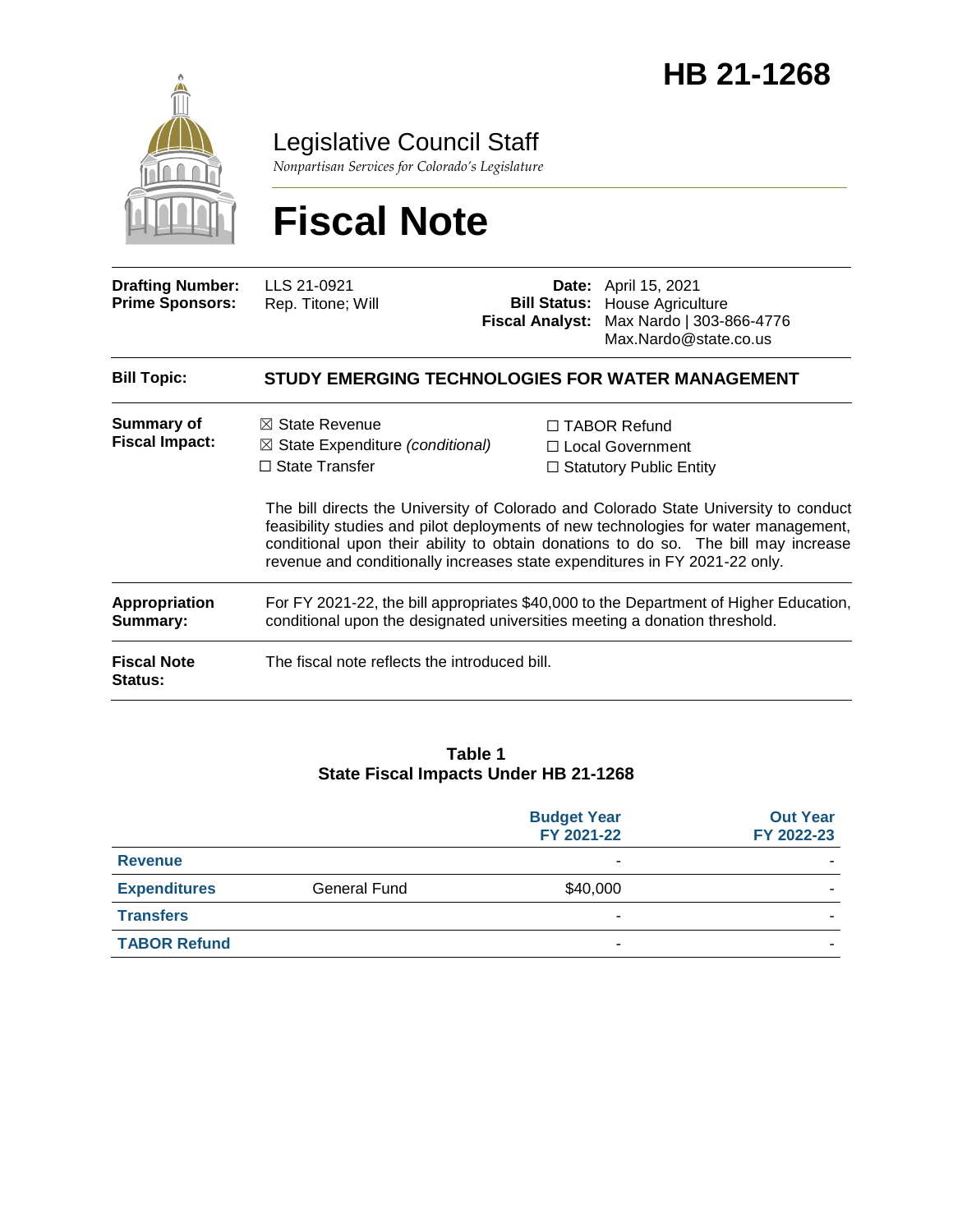Page 2

## Page 2<br>April 15, 2021 **HB 21-1268**

### **Summary of Legislation**

The bill directs the University of Colorado, in collaboration with Colorado State University and the Colorado Water Institute, to conduct feasibility studies and pilot deployments of new and emerging technologies that have the potential to improve water management, contingent upon receiving donations to finance the work. The technologies to be investigated may include the following:

- in-situ sensors to monitor water use;
- sensors to monitor water quality;
- cellular and satellite telemetry systems allowing remote access to sensor data;
- aerial observation platforms, including high-altitude balloons and unmanned vehicles;
- satellite-based remote sensing and water resource forecasting technologies; and
- blockchain-based documentation; communication, and authentication of data regarding water use, trading, and conservation.

The universities must report on progress, conclusions, and recommendations to the Water Resources Review Committee by July 15, 2022, and upon the request of the committee thereafter.

The Universities are authorized to accept donations to conduct the studies, and shall not conduct the studies unless they have received at least \$40,000 for this purpose by June 1, 2022. Conditional upon the universities collectively raising at least that amount in donations, \$40,000 General Fund is appropriated to the universities for FY 2021-22, split evenly between the two universities.

#### **State Revenue**

For FY 2021-22, the bill may increase donation revenue to the universities. Donation revenue is not subject to TABOR.

#### **State Expenditures**

For FY 2021-22 only, the bill increases state General Fund expenditures for the University of Colorado and Colorado State University collectively by \$40,000, in addition to any donations being spent, conditional upon the universities raising at least \$40,000 and triggering the General Fund appropriation. University researchers will determine the scope of studies that can be accomplished based on the funding secured.

#### **Effective Date**

The bill takes effect upon signature of the Governor, or upon becoming law without his signature.

#### **State Appropriations**

For FY 2021-22, the bill conditionally appropriates \$40,000 from the General Fund to the Department of Higher Education.